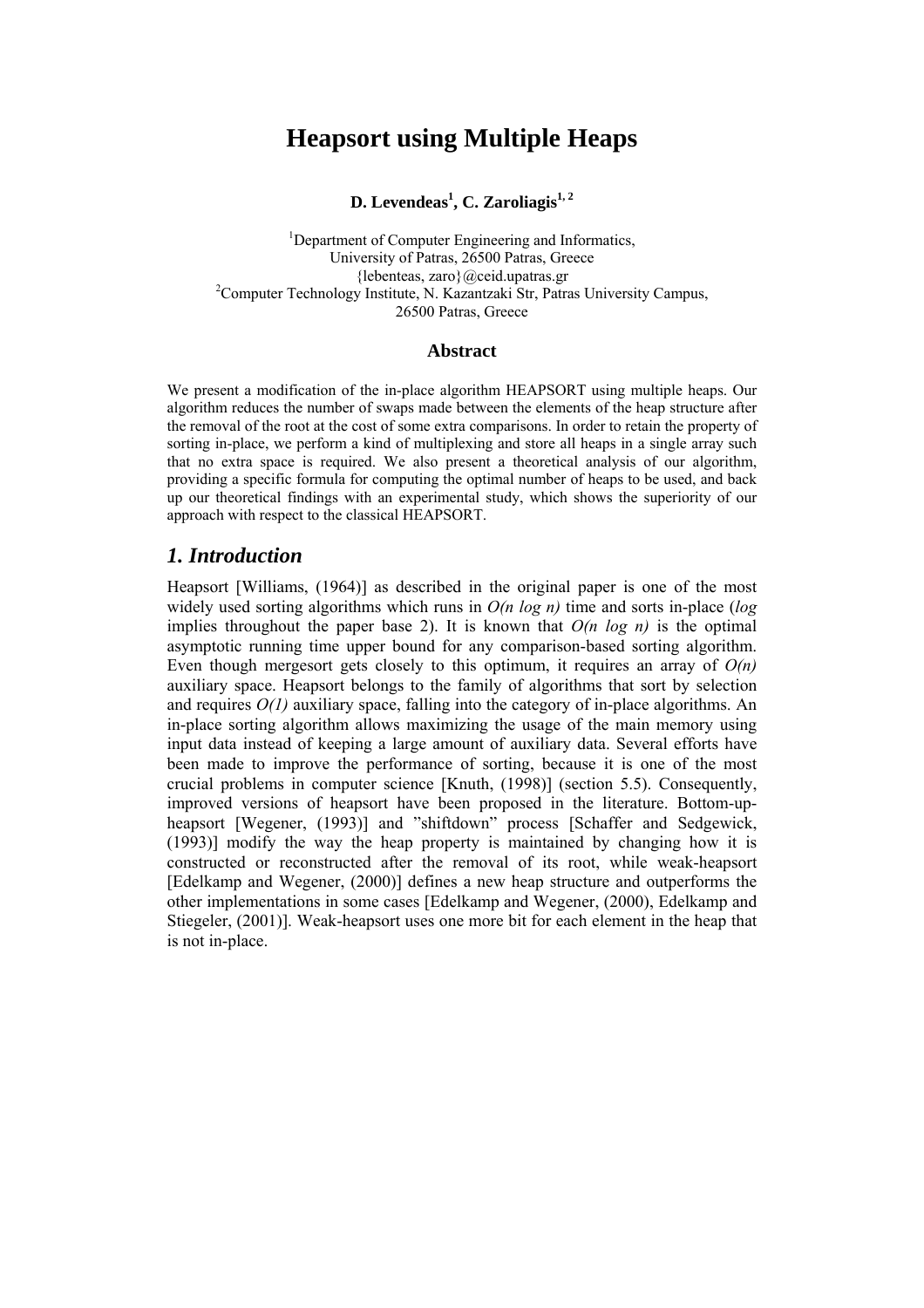In this work, we propose the use of multiple heaps in the heapsort algorithm, in order to decrease the height of the required trees (and hence the time for their manipulation), thus achieving better performance. To retain the in-place property in our variant, we perform a kind of multiplexing so that different heaps are organized in the same array without using any auxiliary space. We also present a theoretical analysis of our algorithm, providing a specific formula for computing the optimal number of heaps to be used, and back up our theoretical findings with an experimental study, which shows the superiority of our approach with respect to the classical HEAPSORT.

## *2. HEAPSORT USING TWO HEAPS*

### *2.1. What is a heap*

Heap is an elementary data structure often used in applications concerned with priority queues and ordering [Hwang, (1997)]. It first appeared when the heapsort [Williams, (1964)] was described. Besides its original application to sorting, heap has wide applications to algorithmic design [Aho et al., (1974), Knuth, (1998), Mehlhorn and Tsakalidis, (1990), Cormen et al., (2001)].

Heapsort works similarly using either max heaps or min heaps. We work throughout this paper using min heaps, but the same results apply in the case when a max heap is used.

A min heap is an array of elements  $a_j$ ,  $1 \le j \le n$ , satisfying the so-called pathmonotonic property [Hwang and Steyaert, Knuth, (1998), Hwang, (1997)]:  $\left\lfloor \frac{j}{2} \right\rfloor$  $\geq a_{\parallel}$ 2  $a_j \ge a_{j}$ 

for  $j = 2, 3, \ldots, n$  where  $\vert x \vert$  denotes the integral part of the real number *x*. There are several ways in which a heap can be viewed. One of the most popular perspectives is

as a nearly complete binary tree in which the heap property is preserved; that is, the key of each parent has value no smaller than that of its children. We assume that the tree is represented as a one-dimensional array.

Let *i* denote (the array position of) a particular node. On most implementations, the left child of *i* is located at the node *2i* which can be computed in one instruction (by left shifting the binary representation of *i* by one position), while the right child is located at the node  $2i + 1$  (which can be computed in one instruction too, if there is an FMA (= Fused Multiply-Add) instruction in the instruction set). The parent of a node

can be found by computing the position  $\left(\frac{i}{2}\right)$  $\mathsf{I}$ 2  $\frac{i}{2}$  [Cormen et al., (2001)].

A more recursive approach could be that each node is the root of two subtrees where the heap property is valid and has the no smaller value of all the elements of those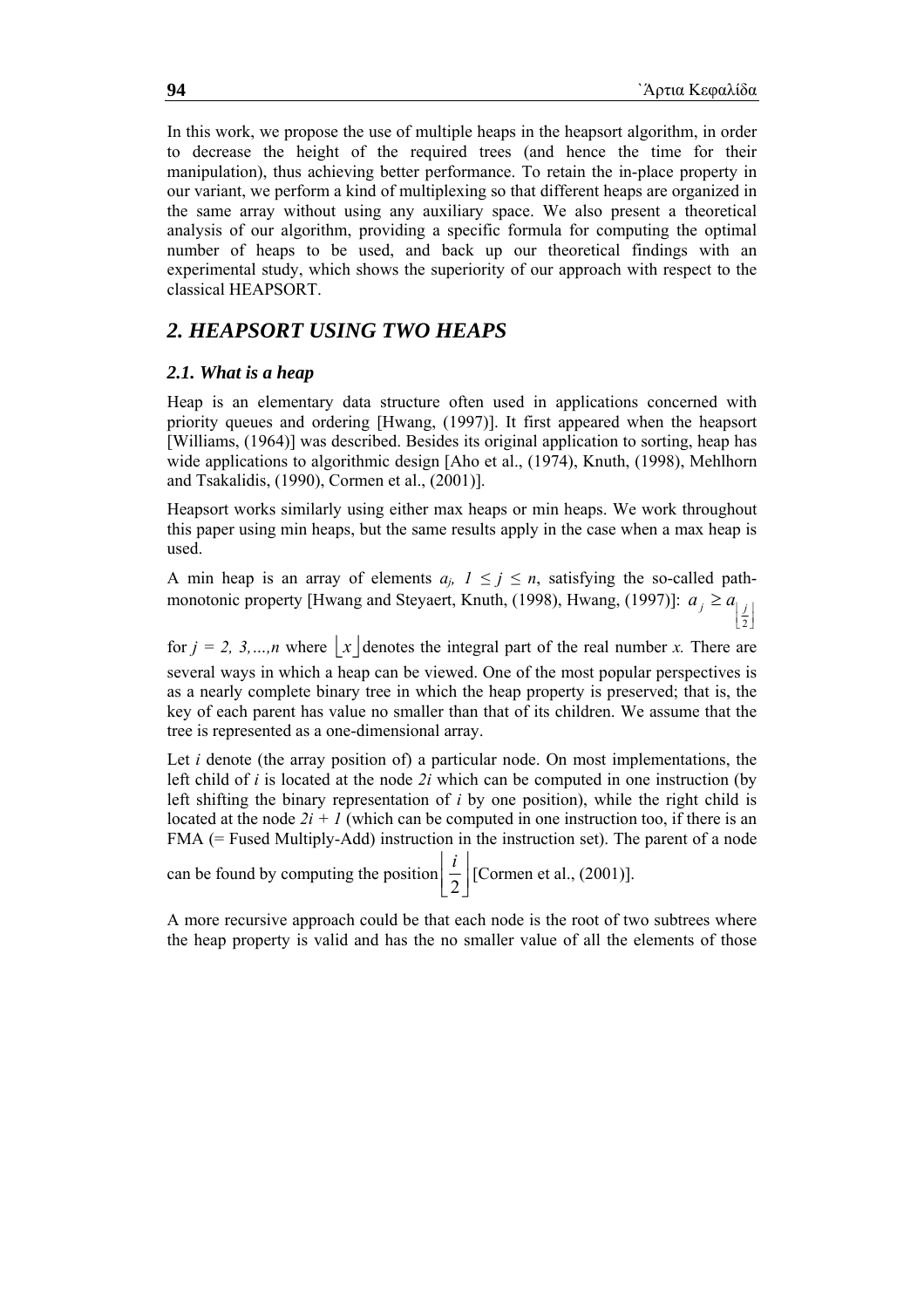two trees. This perspective enables us to view a heap as the union of more heaps and that is the first step towards our algorithm. If we omit the nodes above a specific level *k*, the remainder can be viewed as  $2^k$  independent heaps of depth  $d - k$ , where *d* stands for the depth of the initial heap.

#### *2.2. How heapsort works*

Heapsort initially creates a heap using the input elements. The construction of a heap of *n* elements takes *O(n)* time using a function called Build-Heap which calls the heapify function [Cormen et al., 2001].

Let  $A[1..n]$ , where  $n = length[A]$ , represent the heap array, i.e., an almost complete binary tree. Given a tree that is a heap except for node *i*, the heapify function arranges node *i* and its subtrees to satisfy the heap property. It can be thought of as letting the value at *A[i]* to successively shift down in the heap, assuming that its children are already heaps, so that the subtree rooted at index *i* satisfies the heap property.

The Build-Heap function exploits the fact that the elements in the subarray

 $A\left[\left(\frac{n}{2}\right]+1\right)$ ..*n*]  $\left\lfloor \frac{n}{2} \right\rfloor + 1$ .  $\left\lfloor n \right\rfloor$  are all leaves of the tree, and so each such element is a 1-element

heap to begin with. Hence, it goes through the remaining nodes of the tree and runs the heapify function on each one, creating a binary heap.

Heapsort works as follows. A heap is constructed by calling the Build-Heap function. The smallest value is extracted repeatedly until the heap is empty. The values having been extracted are placed in sorted order. After each extraction, the heap property is preserved at a cost of *O(log n)* by calling the heapify function. Thus, heapsort runs in  $O(n \log n)$  time because it creates a heap in  $O(n)$  time and then extracts n elements, spending for each one  $O(log n)$  time concluding to  $O(n log n) + O(n) = O(n log n)$ running time. During extraction, the only space required is that for storing the heap. In order to achieve constant space overhead, the heap is stored in the part of the input array that has not been sorted yet.

#### *2.3. Using two heaps*

The basic idea is to use the fact that after the removal of the root, instead of recreating the heap, the remainder of the structure can be viewed as two different heaps in which their roots are the nodes which were children of the node that has just been removed. One of these two roots is the next element that is going to be placed to the sorted elements after the next iteration of the algorithm. At the cost of one comparison we can determine which of them will be the appropriate one. So, there is no need of reconstructing the heap yet.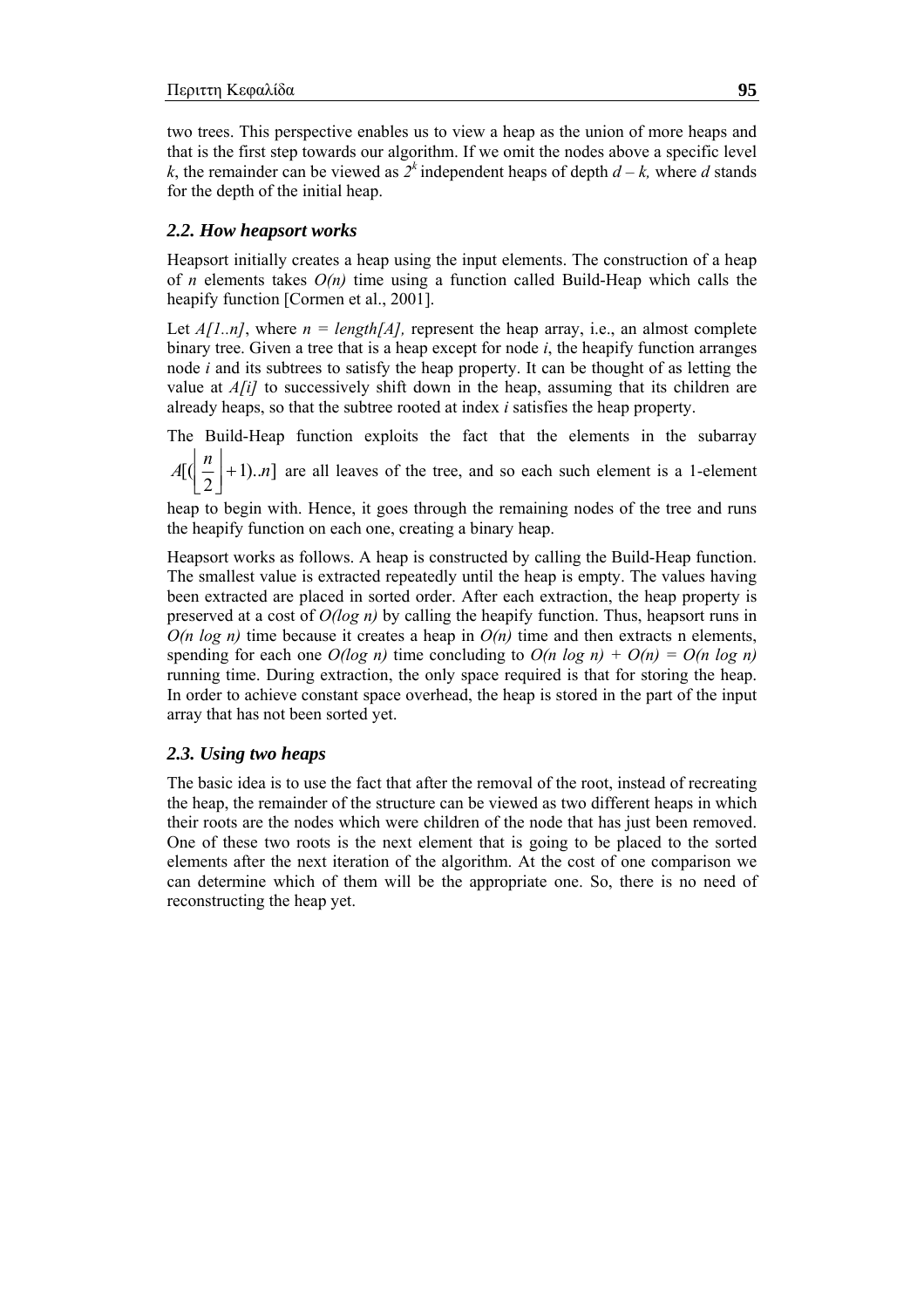After the transfer of the root to the sorted part of the heap, its place is given to the last element of the unsorted heap (the element at the last position of the initial). Its size has been decreased by one element (the element that has just been swapped). Now, the heap property has been violated because a descendant has been placed in the root position. In order to restore the heap, we have to perform *O(log n)* necessary operations (swaps and comparisons) until the property is restored by calling heapify. However, we do not do it immediately. We "forget", for the time being, the existence of the root. As a result, we have two independent heaps now, its subtrees. We select the minimum root of these two at the cost of one comparison and we swap it with the last element of the heap. So far, two elements have been transferred in the sorted part of the heap. Now, we have to rebuild the initial heap in order to repeat the same process for the rest of the elements.

We call the heapify function in order to restore the heap property to the heap from which the second element was extracted. This heap has depth  $d' = d - 1$ , where *d'* is its depth and  $d = log n$  is the depth of the initial heap. Thus, the heapify function runs in  $O(d') = O(d - 1)$  time. The merging of the two heaps into the initial one can be performed by calling the heapify function to the "forgotten" root of the initial heap. We repeat the same process until two or fewer elements have been remained. The sorting of two elements is trivial.

These two steps of the algorithm are illustrated in Figures 1, 2 and 3.



*Figure 1: (a) The initial heap and (b) the two heaps that are created after the removal of the root.*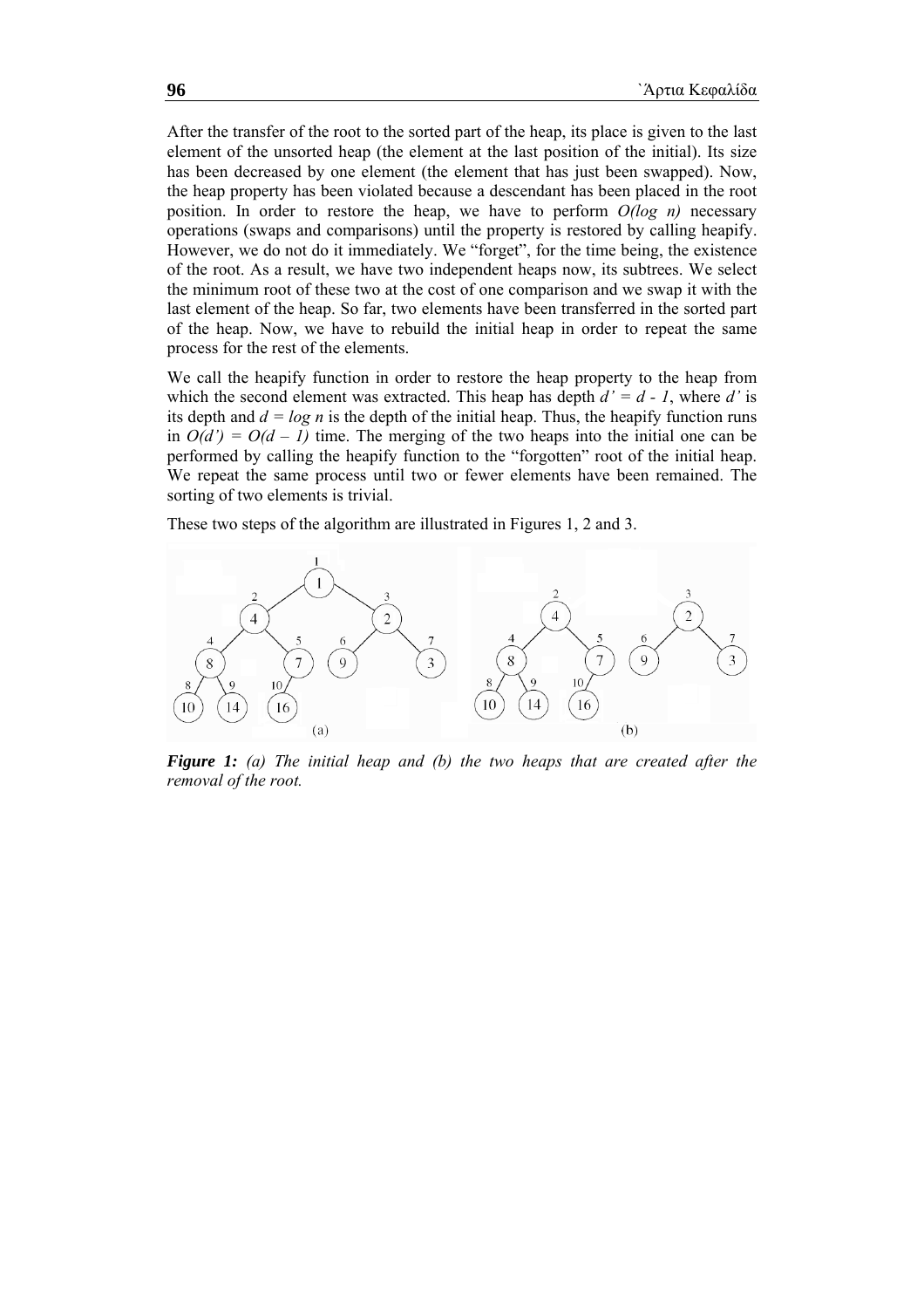

*Figure 2: (a) The root of the second heap is the extracted element because it's the smallest element of the two roots. (b) Afterwards, the second heap is restored, transferring the last element of the array into the root position and calling heapify.* 



*Figure 3: The initial heap is restored transferring the last element into the root position by calling heapify.*

In this way, when we have one heap which contains all the elements, the algorithm runs as it was originally described in [Williams, 1964]. On the other hand, when the two heaps are used, at the cost of one comparison (the two elements in the root position of the two heaps) we gain two comparisons. These comparisons are performed when we place the last element of the (initial) heap in the position of the root and then restore the heap property. This requires two comparisons among the three elements in order to determine the one with the smaller value.

The above discussion implies that in two consecutive extract-min operations our algorithm performs one extra comparison and two swaps while it calls the heapify function for trees of depth  $d' = d - 1$  and d. On the other hand, the original algorithm calls the heapify process for a tree of depth *d* twice after two swaps, in order to transfer the smallest element each time to the ordered part of the heap. Recalling that the heapify function has to perform two comparisons and one swap for each level, we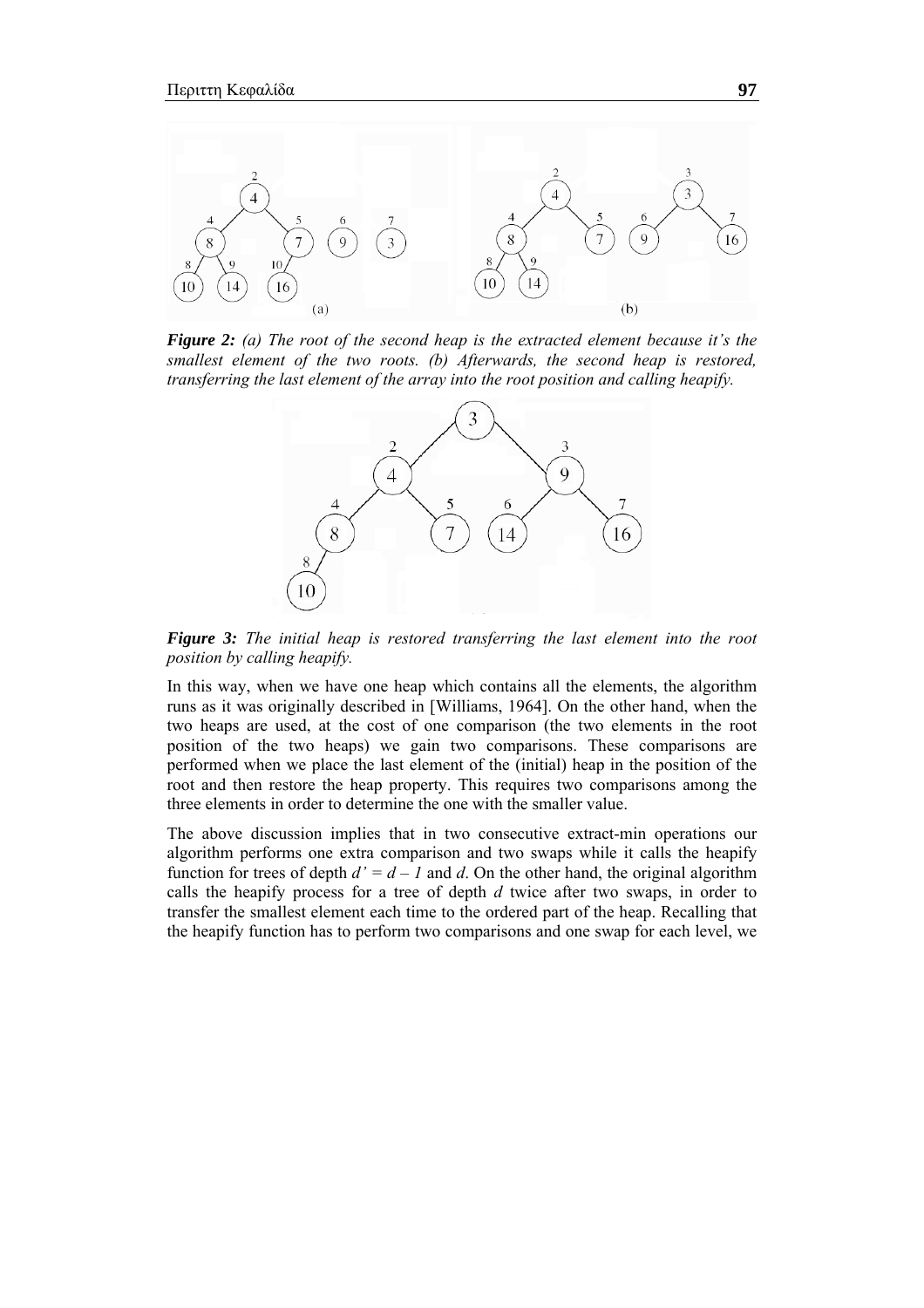save one swap and one comparison for every two steps of the algorithm, because the second time the heapify function is called in a tree of smaller depth.

This gain occurs for  $\frac{n}{2}$  $\frac{n-2}{2}$  of the iterations of our algorithm, because in the rest of

them we are executing the original algorithm without modifications, while the sorting of the two remaining elements is trivial at the end. We have already observed that the use of two heaps reduces the depth of the heap trees and thus it reduces the cost of heapify. This leads us to a refinement of our algorithm trying to make this happen for more iterations. The ideal would be for  $n - 2$  iterations and in order to achieve this, ot would require the use of at least two heaps constantly without merging them into one in any step. This is the main idea of our approach.

## *3. ORGANISING MULTIPLE HEAPS IN ONE ARRAY*

#### *3.1. Description of the problem*

To be able to use more than one heap during the heapsort and keep the algorithm inplace, we need a way of having more than one heaps in the same space and the functions computing the parent and the children of a particular node.

There are some restrictions on how the heaps may be organised in the array. The most obvious way of placing them one after another fails because after the decrement of the size of a heap, the free space that is left is not continuous, so there is no obvious way to keep the sorted elements in this space. As a consequence, we are forced to choose an alternative way of storing the multiple heaps in the same array and this is by multiplexing them and changing the functions that compute the parent and the children of a node.

#### *3.2. Multiplexing the heaps in the same array*

We make use of zero indexed arrays. The proposed solution consists of placing the root of each heap in the first positions of the array, one next to each other, starting from the beginning of the array. Let *N* be the number of the heaps we are using.

The left child of each node *i* is located at the position

$$
2i + N \tag{1}
$$

the right child of the node *i* is located at the position

$$
2i + N + 1 \tag{2}
$$

while the parent of a node is in the position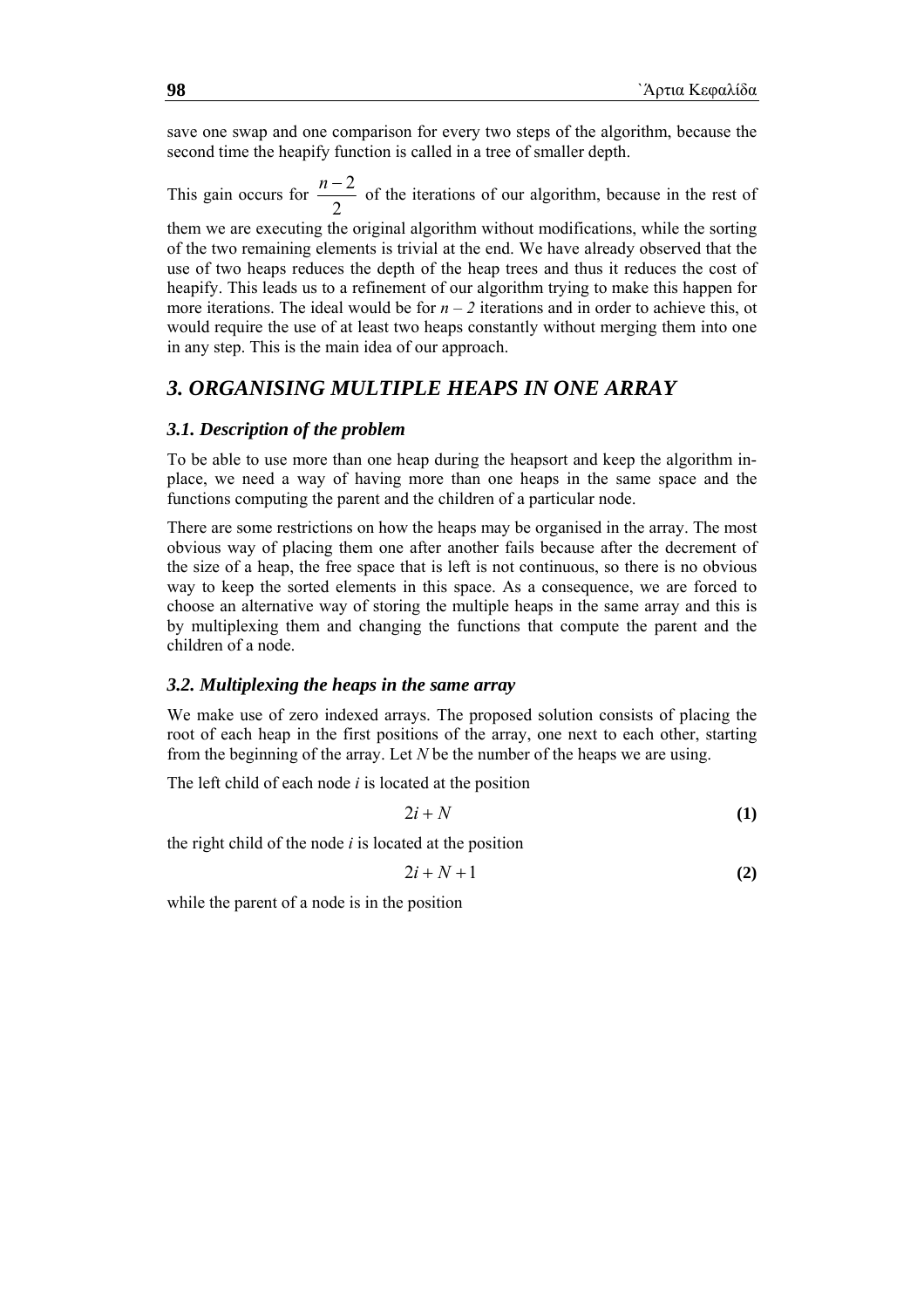$$
\left\lfloor \frac{i-N}{2} \right\rfloor \tag{3}
$$

It is worth to mention that the position of a child (or of the parent) can be found with only one operation if the FMA operation is in the instruction set. It is easy to see that functions  $(1)$  and  $(2)$  that determine the position of the children of node *i* guarantee that the elements of one heap do not overwrite the elements of another heap.

### *4. Cost Analysis*

### *4.1. General Idea*

Instead of one heap, we use *N* heaps. After the arrangement of the heaps using the idea above, the sorting can be done with only a few changes compared to the original algorithm. It is sufficient to use a function that finds which of the *N* roots is the minimum one, and swaps it with the last unordered element. Such a function requires  $N - I$  comparisons. After placing that element in the root, the heap property is restored using heapify (the function which maintains the heap property) on the heap that has been altered during this step. The rest of the heaps remain as they were because they are not affected by the removal of the root of another heap. Our search is limited to the *N* roots, because the root of a min-heap always contains the element with the minimum key.

For the sake of simplicity, we can assume that *N* is a power of *2* even though this does not change anything in the implementation of the algorithm. As we mentioned earlier in the text, a heap can be viewed recursively as the union of many heaps. By having *N* heaps, we have omitted *log N* levels having totally *N - 1* elements. These elements will cause *N* other elements to appear in the last level of the heaps as leaves. However, the depth of the heaps is now decreased due to the move of those *N -1*  elements to the leaves of the heaps. The new depth is  $log (n + N) - log N$ . An additional cost is that of finding the minimum of the *N* roots. Due to the breaking of the heap into *N* heaps, we have to examine *log N* less levels than before. A node can be placed in each one of these levels requiring two comparisons and one swap. Because of these levels being near to the root, there is a high probability that a node may have to travel through all these levels during the heapify phase.

We examine only the cost of extracting elements from the heaps because the aggregate cost of creating *N* heaps of *n* total size is similar to the cost of creating one heap of size *n*. This holds because the changes in the heapify function are minor and do not affect the total cost. Recall that we have changed only the way that the children are computed.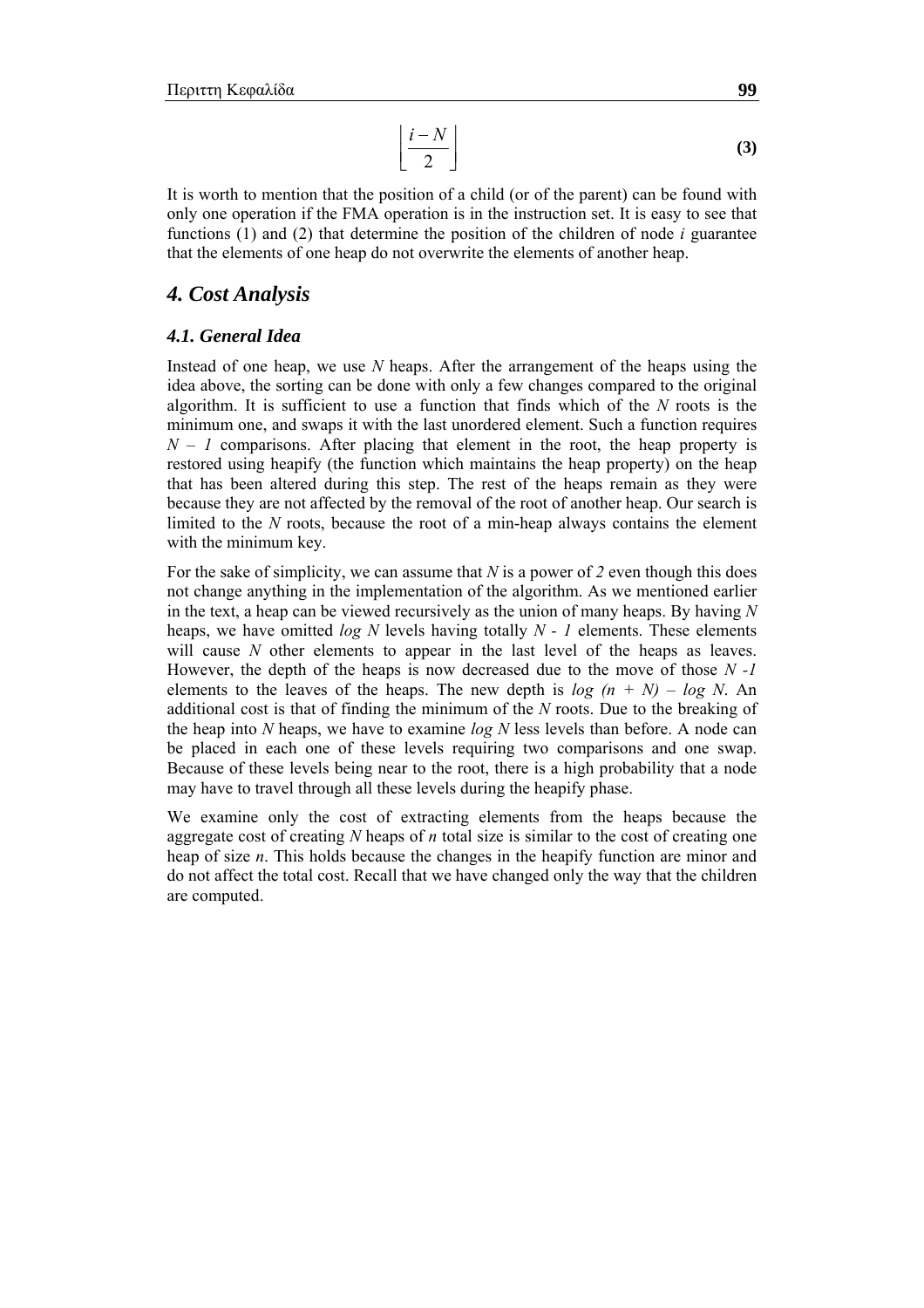### *4.2. Cost Analysis using N heaps*

Let us examine briefly the cost of sorting the *n - N* elements using *N* heaps in comparison with the classical implementation of the heapsort. The remainder of the elements, the last *N* elements which consist of the roots of the *N* heaps, can be sorted using any sorting algorithm.

Let *c* denote the cost of a comparison and *s* denote the cost of a swap operation.

The complexity of using *N* heaps is:

- The number of the levels of each heap is  $d = (log (n+N) log N)$  because the structure could be viewed as one heap where the elements of its first *log N* levels have been transferred to the last one. Their addition to the last level increases the size of the heap which is now given by  $log (n+N)$  but by omitting these elements from the first levels, the depth of the heap is decreased by *log N*.
- Each one of the *n N* elements requires *2* comparisons and *1* swap for each level in which is "shifted down"
- *N 1* comparisons to select the element among the roots of the heaps that satisfies the condition (has the minimum or the maximum key, according to the type of sorting) in order to be transferred in the list of the ordered elements
- Because of the transfer of  $(N 1)$  (log  $(n + N) log N$ ) elements to the last level *d* of the heaps, there is an additional cost due to the fact that these extra elements have to travel all the way to one of the roots. This cost is two comparisons and one swap for each level as stated above.

Hence, the total cost is:

$$
(n-N)\cdot d\cdot (2c+s)+(n-N)(N-1)\cdot c+(N-1)\cdot d\cdot (2c+s)+O(N\log N)
$$
 (4)

where *O(N log N)* stands for the cost of sorting the *N* elements that have been remained at the roots when all the *N* heaps have exactly one element.

Omitting the last term, expression (4) can be written in simplified form as:  

$$
[(2n-2)d + N(n-N+1) - n]c + d(n-1)s
$$
 (5)

To simplify the comparison of the classical implementation, we omitted the sorting time of the last *N* elements, and do the same in the analysis of the classical implementation. Hence, the cost of the classical implementation for  $n - N$  elements, after the initial phase when all the heaps have been created, is:

$$
(n-N)\cdot \log n\cdot (2\cdot c+s) \tag{6}
$$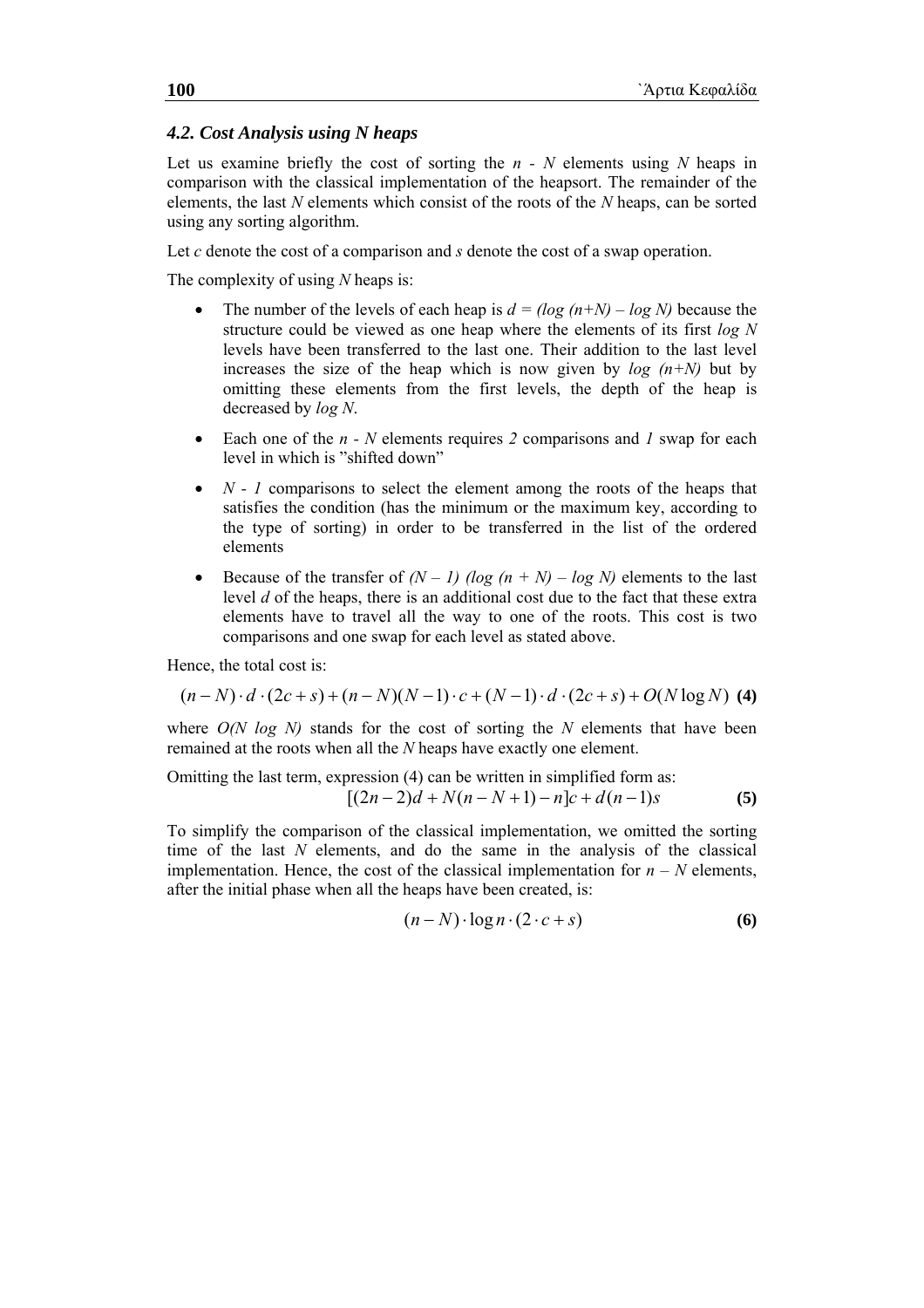To find the optimal value of *N*, we subtract (5) from (6), take the derivative of this difference, equal it to zero, and solve the resulting equation. This will give us the point where the gain takes its highest value and use that *N* as the number of heaps.

## *5. EXPERIMENTAL ANALYSIS*

In order to confirm our theoretical analysis, we ran an experimental study measuring the speed-up of the performance of our algorithm with  $N=2$  heaps, which turned out to be the best value for N in our testing environment. All of our experiments have been performed on a Pentium 4, 3.2 GHz, 1 GB RAM, under Ubuntu Linux 8.10. The code was written in C, compiled by gcc 4.2.3, using the optimization flag –O2. Our tests showed a boost-up in performance of about 10% on the average.

On the first experiment, we used two implementations of heapsort in order to emphasize the fact that the number of operations reduced is strictly related to the size of input and not to the implementation. The first implementation that we used is a very efficient one, based on the book "Numerical Recipes" and referred by wikibooks, while the other one is more modular and easily implemented, but inefficient. As it is shown in Figure 4, the faster implementation presents greater acceleration. The input we used used is a uniform distribution of random elements. We output the speed-up achieved in comparison to the classical algorithm.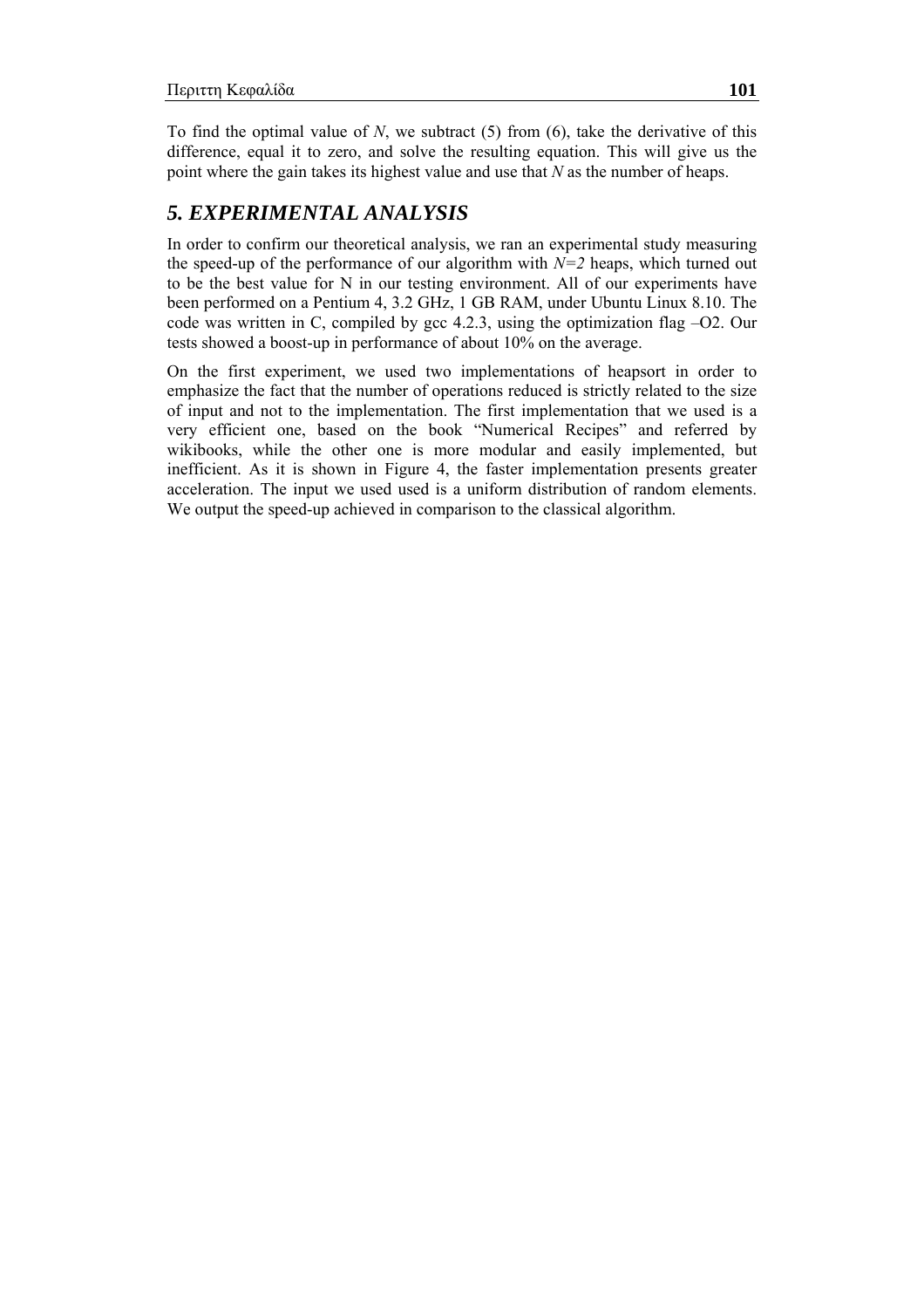

*Figure 4. Speed-up of two implementations of our algorithm in comparison to the classical algorithm.* 

Except for data drawn according to the uniform distribution, we also tested the behaviour of our algorithm on different data sets. We tested the case where all elements are equal. This is the best case for heapsort. We observed that there was a decrement of the speed-up, but the overall process was executed very fast in this special case (in linear time because no actual sorting was taking place), so this delay is negligible compared to the time to accomplish the sorting. Furthermore, there is no practical need to use a sorting algorithm on equal elements.

On the other hand, we tested our algorithm using already sorted arrays, one in ascending and one in descending order. That makes the build-heap process trivial in both cases (original algorithm and our modification). The results that we obtained showed a speed-up in performance somewhat above 10% and are similar to those of the uniform distribution. Figure 5 shows the speed-up compared to the classical implementation.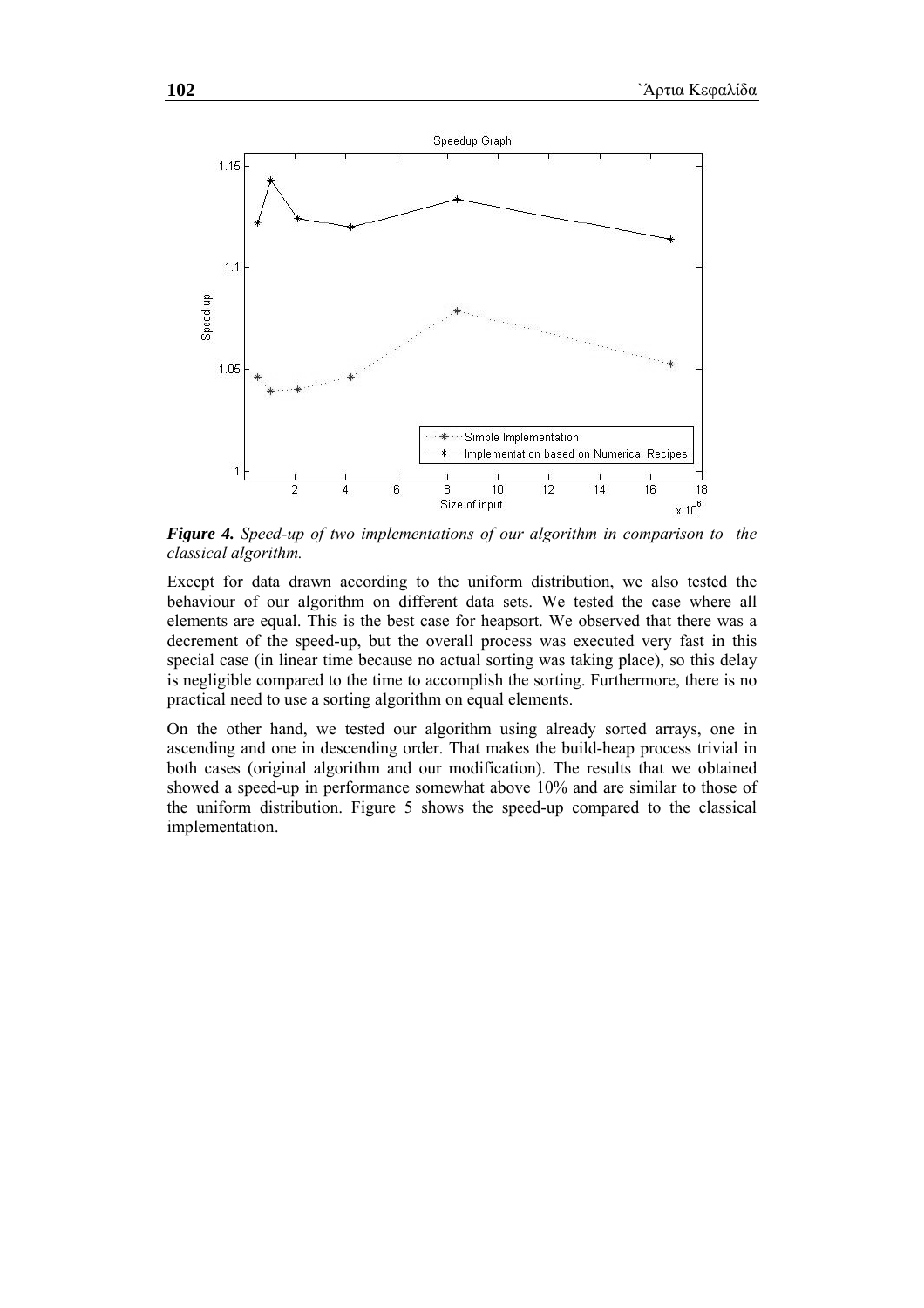

*Figure 5. Different Data Sets.* 

## *6. Research Perspectives*

Some interesting perspectives that could be the ground for further research are improvements focused in the way that the roots of the heaps are manipulated in order to extract the minimum of them. We could study the case of keeping a sorted array with the roots of the heaps. After the removal of a root from this array, the insertion of the new root would take place in a sorted array, giving us the possibility to insert it in logarithmic time. Another interesting perspective would be to investigate the parallelization of our approach, which is inherent to our algorithm (each heap can be treated separately).

## *References*

1. A. V. Aho, J. E. Hopcroft, and J. D. Ullman. *The Design and Analysis of Computer Algorithms.* Addison-Wesley, Reading, Mass., 1974.